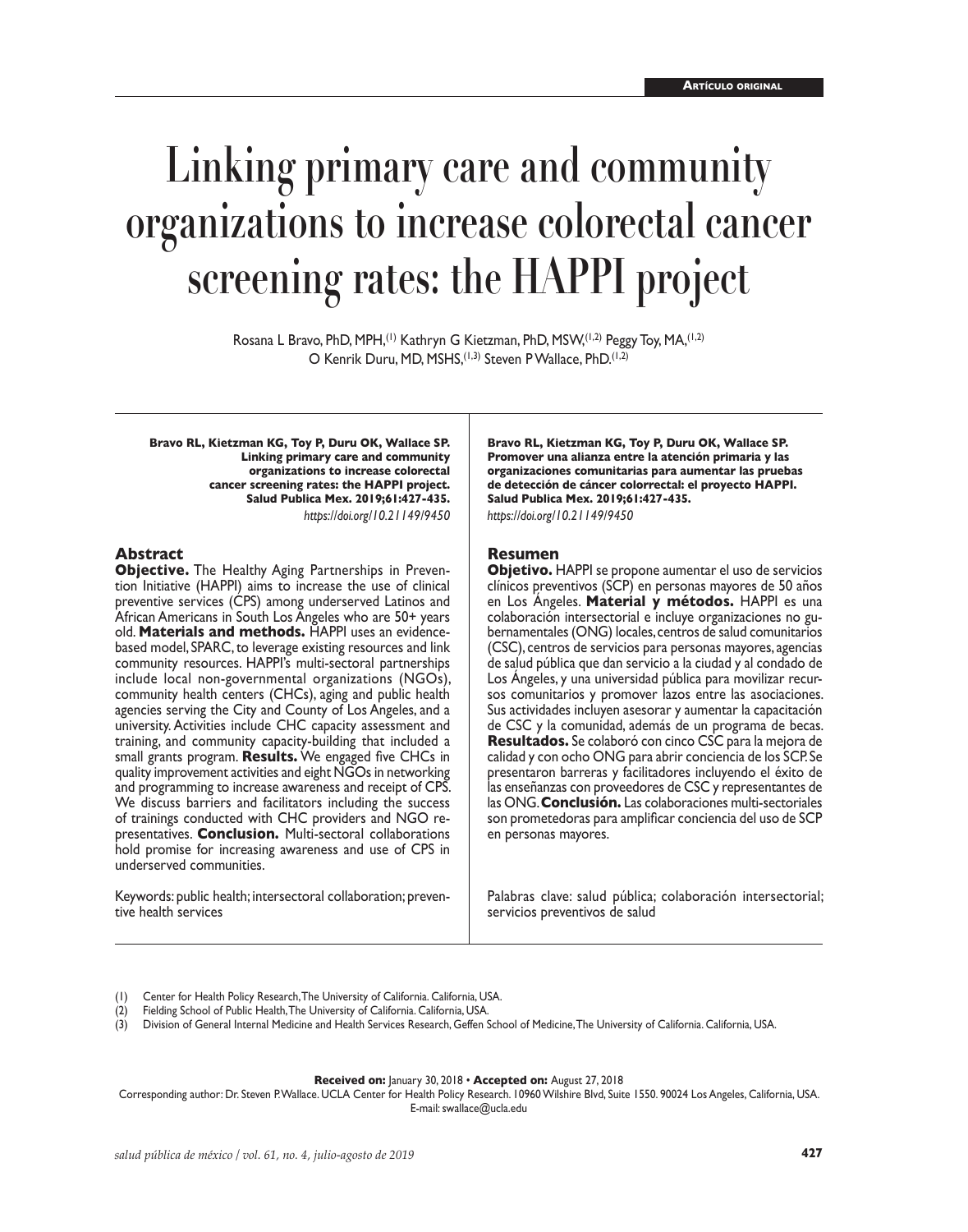The proportion of people 60 years of age and older<br>is growing faster than other age groups in most countries. Clinical preventive services ([CPS] colorectal, breast, and cervical cancer screenings, influenza and pneumococcal immunizations) reduce rates of premature death and disability in older adults and support healthy aging. Between 30-50% of premature deaths due to cancer are preventable with screening, early diagnosis, and treatment.<sup>1</sup> One highly effective CPS with a low use rate is colorectal cancer screening.<sup>2</sup>

Colorectal cancer is the fourth most common cancer in the Americas, with more than 240 000 new cases and 112 000 deaths occurring each year. By 2030 colorectal cancer deaths are expected to increase by 68%.<sup>3-5</sup> Screening, such as high-sensitivity fecal occult blood testing (FOBT), fecal immunochemical test (FIT), sigmoidoscopy, or colonoscopy can help detect colorectal cancer at early, treatable stages. Although guidelines vary by country, screening is generally recommended in an average risk population to start at age 50 and continue at regular intervals until age 75.<sup>5</sup>

In the United States, the use of CPS, including colorectal cancer screening, is below the national health promotion goals set out in Healthy People 2020, especially for ethno-racial minorities. Data from South Los Angeles show that 42% of adults ages 50 years and older had not met colon cancer screening guidelines, 56% had not had a flu vaccine in the past year, and 17% of women ages 50-74 were not up-to-date with breast cancer screening.<sup>6</sup> While many interventions to increase CPS use focus on changing practices at primary care sites, such as community health centers (CHC), overcoming the complex barriers to CPS use also benefit from building on community strengths such as social networks, religious and community institutions, and traditional knowledge.<sup>7</sup>

The goal of the Healthy Aging Partnerships in Prevention Initiative (HAPPI) is to increase the use of a core set of "high value" CPS, including colorectal cancer screening among African American and Latino adults ages 50 years and older who live in South Los Angeles, an underserved low-income area of Los Angeles County, California, USA.

#### **Building a regional collaboration to advance preventive health**

HAPPI uses an evidence-based collaboration model, Sickness Prevention Achieved through Regional Collaboration (SPARC),<sup>8</sup> to mobilize, foster linkages, and leverage existing networks of community-based health, service, non-governmental organizations (NGOs), and government agencies to promote the use of CPS among ethno-racial minority elders. Our approach builds on earlier work, which identified 20 evidence-based community-based interventions that targeted two or more CPS for elders and used a range of educational, motivational, behavioral and psychosocial strategies in diverse community settings (e.g., churches, community centers, etc.). 9

Multi-sectoral collaborations increase awareness and use of CPS in underserved communities by building on existing resources and implementing communitywide strategies that are responsive to the local environment. HAPPI's collaboration includes the Los Angeles County Department of Public Health, Los Angeles City and County Departments of Aging, Southside Coalition of Community Health Centers (eight CHCs with a network of over 35 community- and school-based primary health care clinics), local community-based organizations, and a multidisciplinary group of UCLA investigators.

HAPPI undertook three activities: 1) CHC capacity assessment, 2) CHC and NGO capacity building, and 3) a small grants program that provided seed funding and technical assistance to support eight NGOs in efforts to adapt, implement, evaluate, and maintain culturallytailored CPS outreach programs. Taken together, these activities fostered ongoing and sustainable communitybased efforts to increase CPS use.

The following describes: 1) the formation and expansion of a regional collaboration to increase the use of CPS among the 50+ population in an underserved community; 2) the identification of facilitators and barriers to increasing CPS use, especially colorectal cancer screening; and 3) the success of trainings conducted with CHC providers and with "HAPPI ambassadors" representing 32 NGOs.

# Materials and methods

## **CHC capacity assessment**

We conducted a capacity assessment for CPS delivery with five CHCs by establishing baseline CPS utilization rates and identifying barriers and facilitators to increasing CPS use through key informant interviews with CHC personnel. Informed consent was obtained from all study participants. Data collection activities were approved by the UCLA Institutional Review Board, IRB#15-000368.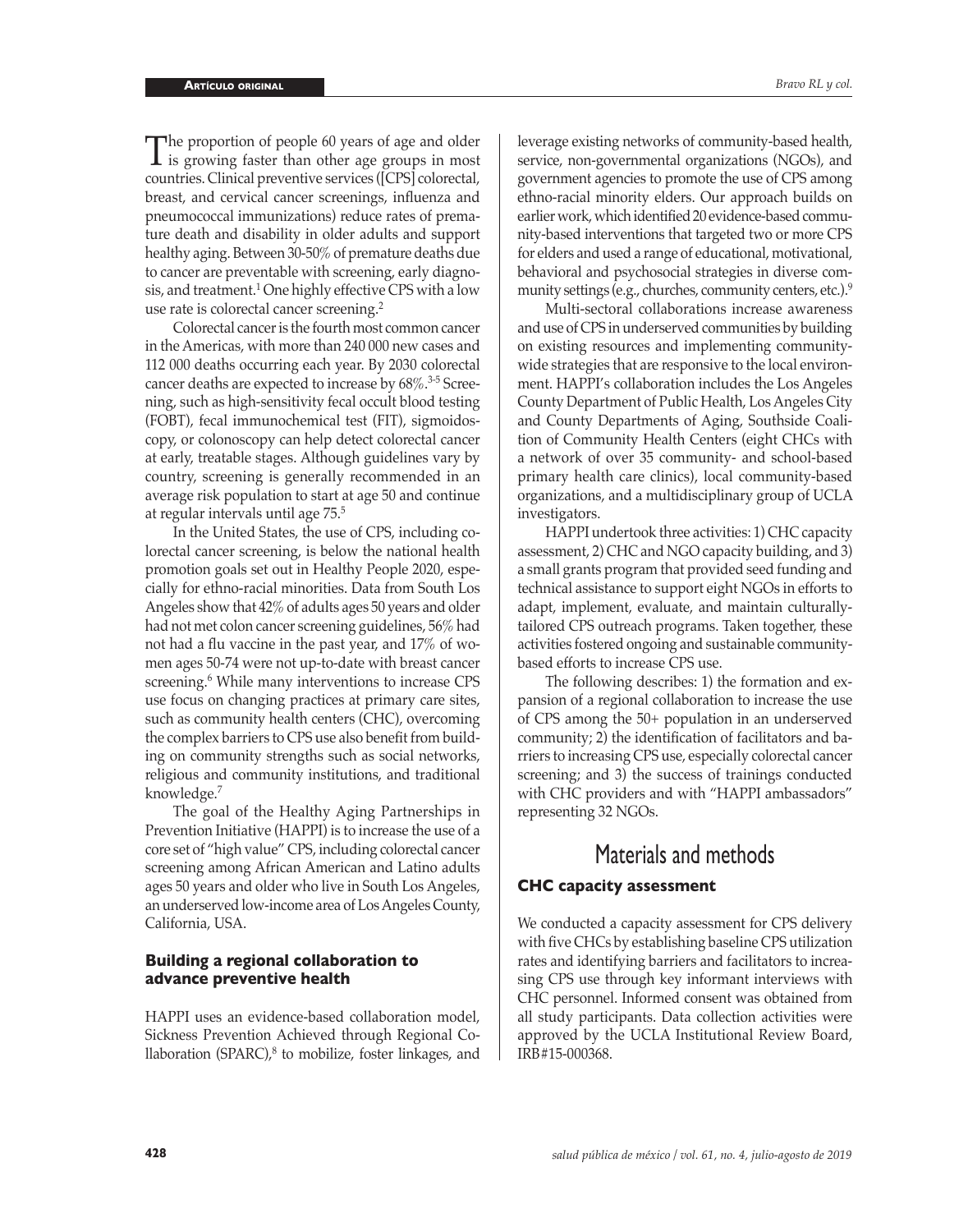#### *Establishing baseline rates of CPS utilization*

We obtained de-identified 2014 data representing patients age 50+ from five CHCs, including: 1) demographics; 2) receipt of six "high-value" CPS (influenza and pneumococcal vaccinations, cholesterol screening, colorectal, breast and cervical cancer screenings) and 3) insurance type and status. We used the 2014 U.S. Preventive Services Task Force A and B guidelines<sup>10,11</sup> as benchmarks to determine the proportion of patients "up-to-date" on the selected CPS. We used SPSS version 23.0 for Windows for analysis (SPSS, Inc., Chicago, IL).

#### *Key informant interviews with CHC personnel*

To learn about barriers and facilitators to CPS delivery and use, we conducted 34 in-person key informant interviews with CHC personnel (healthcare providers, chief executive officers, chief medical officers, chief financial officers, quality improvement directors, referral coordinators, and community outreach specialists) from five CHCs. We inquired about organizational context; current practices related to serving older adults, including marketing and outreach efforts; how CPS were monitored and evaluated; and strategies used for engagement with community partners and collaborators.

Interviews were audiotaped and independently summarized by two research members. A matrix was developed to organize the data across CHCs and identify emerging themes (e.g., CHC culture, CPS delivery, CPS referrals, and geriatric training) by CPS at individual, organizational, and system levels.

#### **CHC capacity building**

#### *In-service training of CHCs*

We developed and delivered training for professionals at the CHCs to promote CPS delivery. The curriculum was informed by a multidisciplinary competency framework developed by the Partnership for Health and Aging<sup>12</sup> and by findings from the CHC capacity assessment. The training was directed at system-level and practice-based changes to increase utilization of CPS and included seven competency domains (table I).

The training format included lectures and group discussions about modifications to CHC practices and systems needed to align with current standards of care for older adults, and possible roles for NGO-CHC

#### **Table 1**

**Healthy Aging Partnerships in Prevention INITIATIVE. CURRICULUM DOMAINS IN THE INservice training of community health centers (CHC) professionals. October 2015-June 2016, South Los Angeles, California, USA**

| Competency<br>Domains | Description                                                                         |  |  |
|-----------------------|-------------------------------------------------------------------------------------|--|--|
|                       | Overview of older adult demographics and health<br>profile                          |  |  |
| C.                    | Adults 50+ CPS recommendations                                                      |  |  |
| 3                     | Adults 50+ CPS receipt, barriers and facilitators                                   |  |  |
| 4                     | Evidence- and community-based CPS programs for<br>adults 50+                        |  |  |
| 5                     | Best practices in CHC services and systems to<br>support CPS delivery to adults 50+ |  |  |
| 6                     | Older adult continuum of care                                                       |  |  |
| 7                     | Older adult community-based support services                                        |  |  |

partnerships in boosting CPS utilization. Each group discussion used a worksheet as a basis for developing an "action plan" that could be implemented given the CHC's capacity and resources (table II).

#### **Pre-and post-training assessment**

To tailor the training, investigators met with CHC leadership to discuss capacity assessment findings and allow CHC leadership to select specific CPS for inclusion. Most CHCs selected colorectal screening as it had the lowest utilization rate and their existing protocols needed improvement. This assessment also revealed limited staff availability to attend trainings, leading us to condense a two-day training curriculum into a three-hour session. As a result, cultural sensitivity training for providers and health care staff, although important, was integrated into existing modules. The training engaged 6-30 staff at each of the five CHCs.

To foster adoption of clinical improvement strategies formulated during the training, investigators met with CHC leadership after the trainings to discuss training evaluation results and offer technical assistance. Most CHCs were at the contemplation stage of adoption of how to apply action steps when the posttraining meeting was held.<sup>13</sup>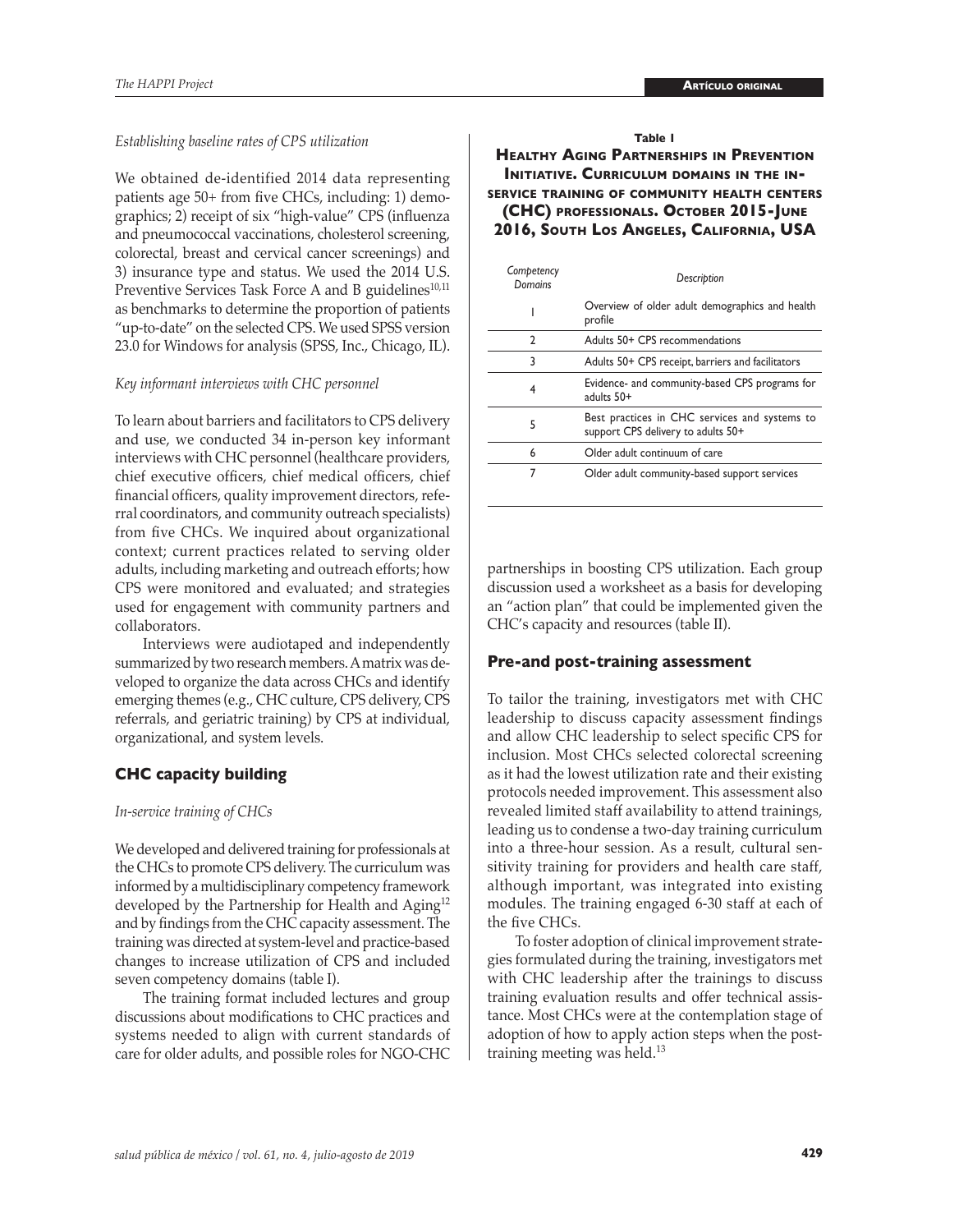#### **Table II**

#### **Healthy Aging Partnerships in Prevention Initiative (HAPPI). Capacity building training activities delivered to community health centers (CHC) and non-governmental organizations (NGO). October 2015-June 2016, South Los Angeles, California, USA**

| CHC capacity building<br>community clinic in-service training<br>October 2015-June 2016                                                                        |                                                                              | NGO capacity building<br><b>HAPPI Ambassador's training</b><br>April 2016-May 2016    |                                                                                                                                  |  |
|----------------------------------------------------------------------------------------------------------------------------------------------------------------|------------------------------------------------------------------------------|---------------------------------------------------------------------------------------|----------------------------------------------------------------------------------------------------------------------------------|--|
| Agenda items                                                                                                                                                   | Type of instruction                                                          | Agenda items                                                                          | Type of instruction                                                                                                              |  |
| Day I<br>Introduction to project and clinic role                                                                                                               | <b>Didactic</b>                                                              | Day I<br>Welcome and participant introductions                                        | Activity #1: Group discussion: healthy<br>aging in my community                                                                  |  |
| Overview of older adult demographics and health                                                                                                                | <b>Didactic</b>                                                              | HAPPI project overview                                                                | <b>Didactic</b>                                                                                                                  |  |
| Adults 50+ clinical preventive services (CPS)<br>recommendations, system-level perspectives                                                                    | <b>Didactic</b>                                                              | Healthy aging overview                                                                | Didactic                                                                                                                         |  |
| Adults 50+ CPS receipt, barriers and facilitators                                                                                                              | Participant discussion of perceptions<br>of clinic barriers and facilitators | Clinical preventive services                                                          | Didactic                                                                                                                         |  |
| Action Plan Development:* Best practices in clinic<br>services and systems to support CPS delivery to<br>adults 50+                                            | Interactive discussion                                                       | Clinic and Community CPS Action Plan                                                  | Activity #2: Small group work                                                                                                    |  |
| Day 2<br>Overview of community training and small grant<br>funding opportunities through the HAPPI Project                                                     | Didactic                                                                     | Community resource panel                                                              | Interactive                                                                                                                      |  |
| Review CHC's Training Session Day 1                                                                                                                            | <b>Didactic</b>                                                              | Community-Clinic CPS Education and<br>Promotion Action Plan <sup>§</sup>              | Activity #3: Small group work:                                                                                                   |  |
| Opportunities to increase CPS use by adults 50+<br>through collaborations with non-governmental<br>organizations                                               | <b>Didactic</b>                                                              | CPS Community Education and<br>Promotion                                              | <b>Didactic</b>                                                                                                                  |  |
| Role of non-governmental organizations in<br>promoting CPS                                                                                                     | Didactic                                                                     | Homework: Planning Assignment <sup>*</sup>                                            |                                                                                                                                  |  |
| Clinic-community linkages: reaching people where<br>they are                                                                                                   | <b>Didactic</b>                                                              | Day 2<br>Review                                                                       | Participants provide overview of their<br>workshop plan and discuss barriers<br>and solutions to implementing their<br>workshop. |  |
| Asset map tool for identifying organizations in<br>your area (e.g., multi-purpose senior centers as<br>clinic partners)                                        | <b>Didactic</b>                                                              | Beyond the training:<br>Evidence based interventions to<br>sustain CPS best practices | Didactic                                                                                                                         |  |
| Evidence-based programs that promote CPS use<br>by adults 50+ in the community                                                                                 | <b>Didactic</b>                                                              | EBI "Fit" activity                                                                    | Activity #1: Working in small groups,<br>identify an EBI model to implement in<br>your community                                 |  |
| Older adult community support services (e.g.,<br>specific resources available to clinics including re-<br>ferrals to senior services, dept of aging resources) | <b>Didactic</b>                                                              | Workshop presentations                                                                | Participants deliver 5-minute<br>presentations for planned workshop<br>audiences                                                 |  |
| Community Engagement Action Plan: <sup>‡</sup> Group<br>discussion of "next steps" to connect clinics with<br>community services to promote CPS                | Interactive - Small groups report back<br>to larger group                    | Next steps                                                                            | Submitting your HAPPI small grant<br>application                                                                                 |  |

*Clinic training*

\* Action Plan Development: Participant discussion of systems improvement opportunities based on specific clinic data and selected CPS focus for improvement (decided by leadership in advance). To document plans, please complete the Action Plan Worksheet Part 1.

 $^\ddag$  Community Engagement Action Plan: Participants were asked to think about Day 1 and about community resources that they would use to support clinic strategies for implementing CPS focus for the community. The worksheet provided focused on how community resources could support a CPS focus. Lastly, they were asked what they would add to the original clinic plan that they worked on Day 1 training.

*Community training*

 $\,\!^{\circ}$  Community-Clinic CPS Education and Promotion Action Plan: Panelists join small groups to plan activity for CPS education and promotion.

� Planning Assignment: Participants were asked to (1) develop community workshop plan based on an assessment of their intended audience, i.e. co-workers, volunteers, Board of Directors, community partners, residents, etc., (2) complete Audience Assessment and Workshop Planning Worksheet with their organization and partners. They were provided a resource workbook and instructed to see the "Workshop Planning" tab in workbook. (3) prepare a 5-minute presentation on Healthy Aging and clinical preventive services for a specific audience that they will present on Day 2, which was instructed to include: a brief description of the intended audience for your presentation, a definition of healthy aging and CPS guidelines, focus on CPS and specific population relevant to their audience, and discuss why the topic is important to their organization and aging adults they serve. CPS: clinical preventive services.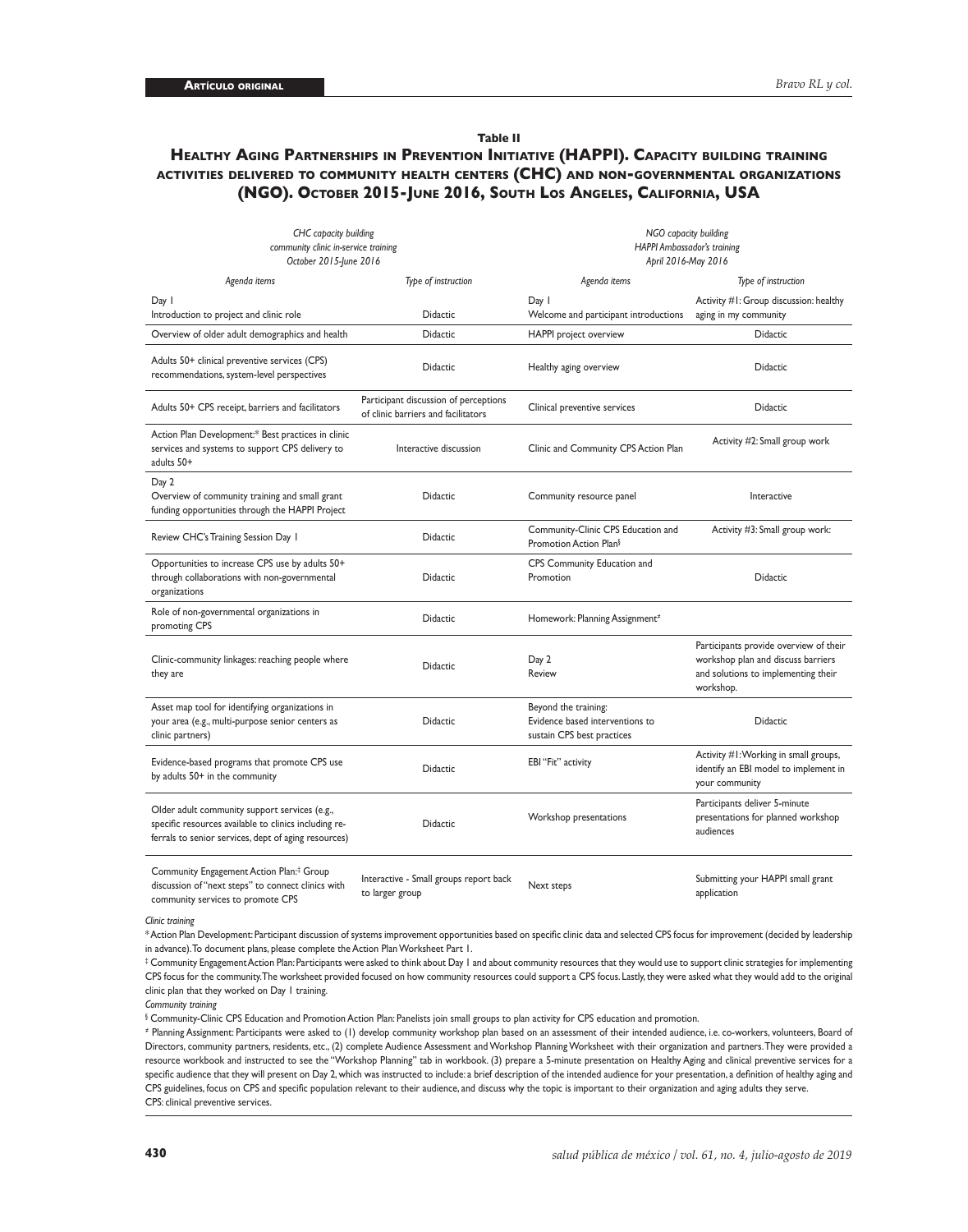### **NGO capacity building**

#### *HAPPI Community Council*

Building community capacity to promote and increase CPS utilization required broad partnerships. Over 40 NGOs serving priority populations in the target area were invited to form a HAPPI Community Council. Thirty-four NGOs representing faith-based, community services, housing, worksite/labor, social justice, and volunteer organizations participated in quarterly meetings. The Community Council provided input on the HAPPI community training and small grants program and helped recruit organizations to participate in these activities.

#### *HAPPI Ambassador training of NGOs*

Community training goals included: 1) using a trainthe-trainer model to develop knowledgeable and skilled communicators —HAPPI Ambassadors— to diffuse CPS knowledge and motivation to community members through local workshops; 2) fostering partnerships with CPS providers and NGOs to improve access to and use of CPS; and 3) sustaining CPS practices.

The HAPPI Ambassador curriculum applied a train-the-trainer model successfully used in previous community capacity building programs<sup>14</sup> which draws on NGO's knowledge of their communities to adapt CPS topics to workshops or other educational sessions they conduct. The curriculum also engaged CHCs that completed the HAPPI in-service training as experts and colearners to foster sustainable relationships. The design included breakout groups where CHC representatives discussed strategies to advance knowledge and use of CPS with NGO representatives (table II). We conducted the training in English and provided educational materials for community residents in English and Spanish. Participants who completed the training and conducted a community workshop received a 250 dollars stipend and their organizations became eligible to apply for a HAPPI Community Small Grant.

#### **Community small grants program**

Eight small grants of 10 000 to 20 000 dollars were awarded through a request for proposal process to organizations employing graduates of the HAPPI Ambassador training. The awards supported culturally-tailored pilot projects that promoted CPS use in partnership with CHCs that had also completed the HAPPI training. The pilot projects applied multiple approaches to increase CPS engagement, delivery, and/or follow-up. While grant funding supported outreach, education, promotion, and referral to at least one CPS, applicants were encouraged to develop projects that combined at least two CPS and to build on the evidence-based models discussed earlier.<sup>9</sup>

## Results

HAPPI increased knowledge of local environments and community resources, and facilitated efforts to increase CPS use by adults 50 years and older in South Los Angeles. The findings highlight the untapped potential to build on existing CHC and NGO capacity and forge CHC-community linkages that promote the health of the aging community through increased use of prevention services.

#### **Community Health Center (CHC) capacity**

#### *Baseline CPS utilization rates*

Baseline data gathered from five CHCs in the Southside Coalition on CPS use by individuals 50 years and over documents their 2014 use of the six high-value CPS. According to the California Health Interview Survey, about two-thirds of 50+ Californians reported being adherent with guidelines for any type of colorectal cancer screening<sup>6</sup> as compared with only about one-third of people receiving care in one of California's CHCs (figure 1). During the same period, guideline-compliant



**Figure I. Healthy Aging Partnership in Prevention Initiative. Colorectal cancer screening, percent up-to-date in 2014, California and CHCs, age 50+. South Los Angeles, CA, USA**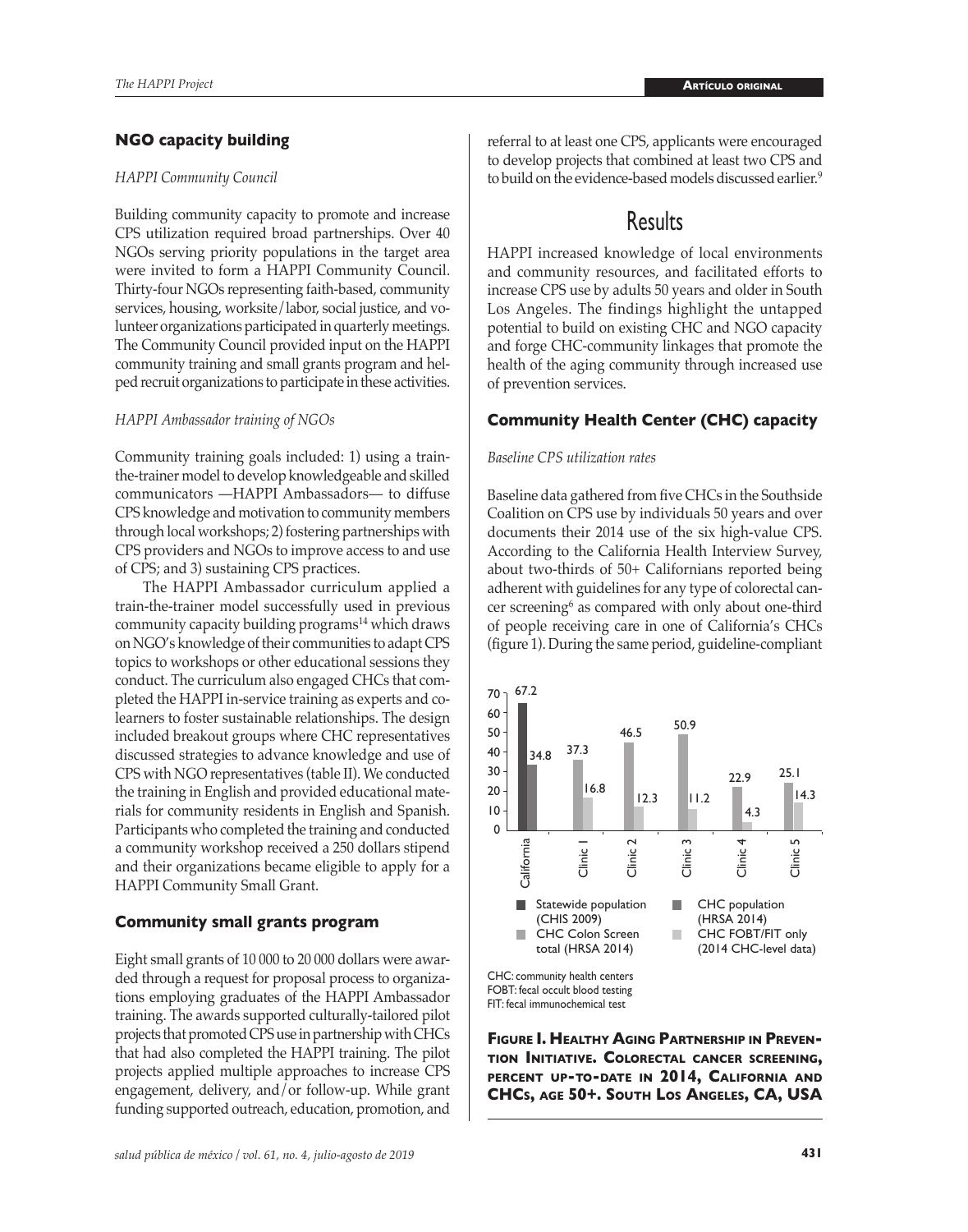colorectal cancer screening rates reported to the federal government across the CHCs participating in HAPPI ranged from 22.9 to 50.9%.<sup>15</sup> However, data gathered directly from CHC medical records indicate even lower rates, ranging from 4.3 to 16.8%. CHC key informants suggested possible underreporting due to a lack of reliable documentation and variation in the coding used to extract the CHC data.

#### *CHC key informant interviews*

The objective of the CHC assessment was to understand CHCs role in increasing CPS use among the 50+ population. Through key informant (KI) interviews we identified three inter-related barriers to CHCs delivery of CPS to aging adults: 1) CHCs have a history of serving younger populations and are often not prepared for an influx of new, older patients, 2) despite their experience in providing well-child care, their adult services focus on acute care with a reactive versus prevention-oriented paradigm; and, 3) they work in "silos", independent of surrounding NGOs.

While CHCs serve people of all ages, they have not historically focused on older adults. However, several KIs recognize that older adults are a growing proportion of their service population and acknowledge that serving this "new" group requires organizational culture change. Some attributed the patient shift to the 2010 Affordable Care Act's (ACA) expansion of health insurance coverage (table III). Interestingly, this created

**Table III**

## **Healthy Aging Partnerships in Prevention Initiative (HAPPI) study, summary of facilitators and barriers to the use of clinical preventive services (CPS) as identified by community health center (CHC). Key Informants (n=34). South Los Angeles, California, USA, 2014-2015**

| Facilitators to CPS in general                                                                                                                                                                                                                                                                                                                           | Barriers to CPS in general                                                                                                                                                                                                                                                                                                                                                                                                                                                                                                                            |  |  |  |
|----------------------------------------------------------------------------------------------------------------------------------------------------------------------------------------------------------------------------------------------------------------------------------------------------------------------------------------------------------|-------------------------------------------------------------------------------------------------------------------------------------------------------------------------------------------------------------------------------------------------------------------------------------------------------------------------------------------------------------------------------------------------------------------------------------------------------------------------------------------------------------------------------------------------------|--|--|--|
| Community Health Center (CHC) culture                                                                                                                                                                                                                                                                                                                    |                                                                                                                                                                                                                                                                                                                                                                                                                                                                                                                                                       |  |  |  |
| CHCs provide CPS - this is what they do. CHCs have an opportunity to<br>expand CPS delivery and service to emerging aging/older adult population.                                                                                                                                                                                                        | CHCs traditionally served a predominantly younger population - i.e., children,<br>young families, women of reproductive age. Therefore, there has been little<br>push or focus on addressing the specific needs of older adults.                                                                                                                                                                                                                                                                                                                      |  |  |  |
| Delivery of CPS                                                                                                                                                                                                                                                                                                                                          |                                                                                                                                                                                                                                                                                                                                                                                                                                                                                                                                                       |  |  |  |
| CHCs periodically engage in special concerted efforts/campaigns to increase<br>specific CPS, especially in response to state or national quality improvement<br>goals.                                                                                                                                                                                   | CHCs have tended to take a more acute (less preventive) approach to the<br>delivery of health care.                                                                                                                                                                                                                                                                                                                                                                                                                                                   |  |  |  |
| Impact of policy changes*                                                                                                                                                                                                                                                                                                                                |                                                                                                                                                                                                                                                                                                                                                                                                                                                                                                                                                       |  |  |  |
| An increased number of patients have acquired health insurance which, in turn,<br>has created a climate of competition for patients. The passage of health care<br>reform created an opportunity to respond to the pent-up demand for care,<br>for more patients to receive preventive services and referrals to specialists<br>on a more regular basis. | CHCs are experiencing capacity concerns related to workforce turnover:<br>Some clinics are having trouble retaining primary care providers due to the<br>capacity of competing institutions to increase clinician payment and incentives.<br>Also, the scope of change for CHCs in recent years has been dramatic (e.g.,<br>Medi-Cal expansion, Medi-Cal managed care, Patient-centered medical home<br>certification). These changes have resulted in competing priorities and have<br>placed many clinics in a reactive rather than proactive mode. |  |  |  |
| Geriatric training                                                                                                                                                                                                                                                                                                                                       |                                                                                                                                                                                                                                                                                                                                                                                                                                                                                                                                                       |  |  |  |
| CHCs support and advocate for continuing provider education (e.g., clinicians<br>get time off to attend CME courses). However, it is rare for CHCs to have<br>geriatric providers on staff, or training opportunities in geriatrics.                                                                                                                     | CHCs are experiencing a workforce shortage. Physicians need specialized<br>geriatric training. However, an insufficient number of primary care providers<br>are coming through the pipeline, let alone those with geriatric training.                                                                                                                                                                                                                                                                                                                 |  |  |  |
| Facilitators to colorectal cancer screening                                                                                                                                                                                                                                                                                                              | Barriers to colorectal cancer screening                                                                                                                                                                                                                                                                                                                                                                                                                                                                                                               |  |  |  |
| <b>Testing</b>                                                                                                                                                                                                                                                                                                                                           |                                                                                                                                                                                                                                                                                                                                                                                                                                                                                                                                                       |  |  |  |
| Yearly testing (e.g., FIT/FOBT) available through the clinic.                                                                                                                                                                                                                                                                                            | Differential testing based on patient's insurance status (e.g. patients with pri-<br>vate insurance able to use colonoscopies as a screening procedure, but public<br>insurance holders only able to use colonoscopies for diagnostic purposes).                                                                                                                                                                                                                                                                                                      |  |  |  |
| Referrals                                                                                                                                                                                                                                                                                                                                                |                                                                                                                                                                                                                                                                                                                                                                                                                                                                                                                                                       |  |  |  |
| Privately insured patients easily receive referrals for more intensive screenings<br>(e.g., sigmoidoscopies, colonoscopies).                                                                                                                                                                                                                             | Follow-up completion reports and/or results are not easily returned to the<br>CHC that refers patient for a colonoscopy.                                                                                                                                                                                                                                                                                                                                                                                                                              |  |  |  |

\* Medi-Cal expansion, Medi-Cal managed care, Patient-centered medical home certification, Affordable Care Act (ACA)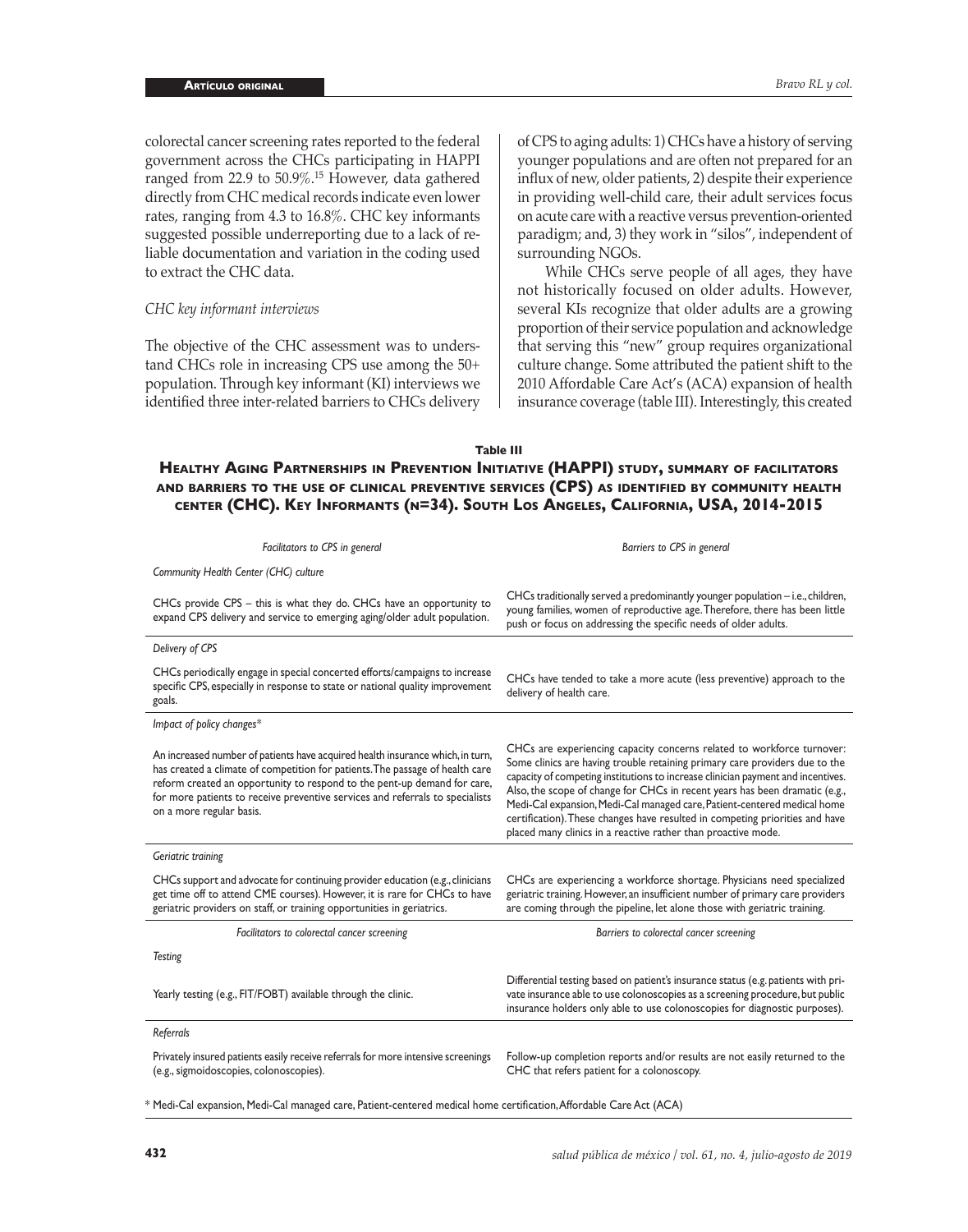a new environment of competition among CHCs, as previously uninsured patients started using the clinics significantly more once they became insured. The CHCs scaled up to meet the pent-up demand of newly insured patients, including many 50-64 year old's, who now had more choices. To retain as well as grow their patient population, KI administrators suggested that aging adults represent an "emerging market."

CHCs serve low-income, high-need communities, and historically funding was for treating episodic health problems rather than disease prevention among adults. Many KIs acknowledged an untapped opportunity to expand the delivery of CPS services to aging adults to prevent disease, disability, and premature death by educating patients and providers.

Finally, funding mechanisms have incentivized CHCs to operate independent of NGOs and other community resources that provide services and supports to an aging population. When they do partner with NGOs, these partnerships typically rely on special project funding. Efforts to increase the use of specific CPS are typically tied to specific quality improvement goals and are both resource and time-limited.

#### *CHC key informant perspectives on colorectal cancer screening*

Colorectal cancer screening is one of the most complicated CPS for CHCs, especially when referring out for additional diagnostic and treatment visits. KIs identified obstacles for patients including mobility, transportation, paperwork, low health literacy, and language barriers for monolingual Spanish speakers. Patients given FOBT/FIT cards often did not return them, and when the FOBT/FIT was positive there were long wait times at the county's public hospitals for screening and treatment colonoscopies. Once completed, there were challenges to getting results back to the CHCs due to legal regulations intended to protect patient privacy. Facilitators for increasing colorectal cancer screening and other CPS included the capacity of CHCs to conduct the low-cost first screening test (FIT) on-site and the commitment of practitioners who were highly motivated to improve patient health.

#### **Building capacity of CHCs and NGOs**

#### *In-service training of CHCs*

A total of 164 CHC staff took the training. Those obtaining Los Angeles County CME credit completed the post-training evaluation survey, giving the course a 2.8 average on a three point scale (three-point scale: 3=fully met, 2=somewhat, 1=did not meet) for meeting course objectives. In open-ended questions asked only of physicians, most reported they intended to make practice modifications, such as working with clinic staff to implement system-level changes (e.g., readily available FIT kits; patient coordination for return of specimen; developing EMR documentation process noting supplies were given; develop patients reminder system to return completed test kits). CHCs later reported they planned to collect and analyze data for quality improvement and clinic-wide dissemination. Anticipated barriers included: money, time, habits, and routines. They identified additional staffing needs and the potential to involve multiple staff like medical assistants to educate patients about colorectal screening.

Through follow-up meetings with CHC leadership we learned that the trainings had increased CHCs intent to modify clinical practices and improve CPS service delivery. Two of the five CHCs that focused on colorectal cancer screening reported implementing changes shortly after the training concluded. One CHC revised their FIT colorectal screening kit protocol immediately following the training. Another adapted the Flu-FIT Program, a research tested intervention<sup>16</sup> that increases patient access to colorectal cancer screening by offering them home tests at the time of their annual flu shots.17 This CHC added a Flu-FIT education intervention during patient visits for flu shots. Project staff continues to monitor the results of modifications made by participating CHCs.

#### *HAPPI Ambassador training of NGOs*

A separate set of trainings were conducted with NGO staff; their satisfaction scores with the HAPPI Ambassador's train-the-trainer course averaged 4.5/5. Of the 28 out of 32 (88%) who submitted follow-up workshop training plans, 26 workshops were ultimately completed. HAPPI Ambassador's reached a total of 385 Latino and African American adults with healthy aging and CPS information through community workshops, fulfilling a key objective of the Ambassador role in the project (table IV).

#### *HAPPI small grantees*

HAPPI received 20 applications; eight grants were made including five for colorectal screening bundled with another CPS, e.g., combining with cholesterol. Six grantees partnered with participating CHCs, and two well-designed projects without CHC partners received smaller awards.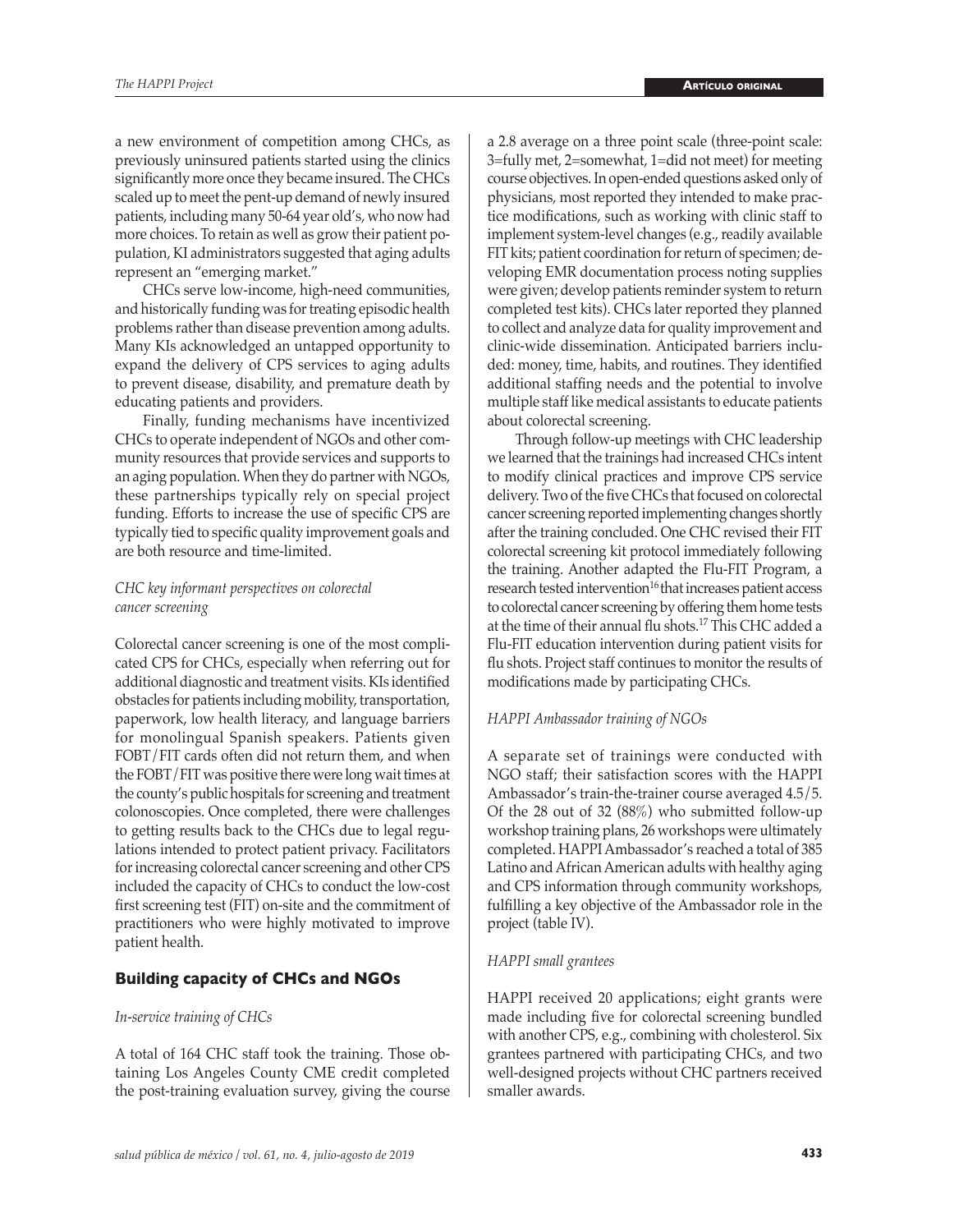| Table TV                                                                                 |
|------------------------------------------------------------------------------------------|
| HAPPI AMBASSADOR TRAIN-THE-TRAINER (TTT) WORKSHOPS. NUMBER OF HAPPI AMBASSADOR           |
| <b>TRAINERS WHO COMPLETED TTT WORKSHOPS AND PROCEEDED TO INDEPENDENTLY REPLICATE TTT</b> |
| WORKSHOP IN THEIR RESPECTIVE ORGANIZATIONS (N=32). HAPPI STUDY, 2016, SOUTH LOS ANGELES, |
| <b>CALIFORNIA, USA</b>                                                                   |

**Table IV**

|                     | Number of Train-the-Trainer<br>participants<br>(n) | (n)             | HAPPI Ambassadors who conducted workshops<br>(%) | Workshop participants<br>(end users receiving CPS<br>education)<br>(n) |
|---------------------|----------------------------------------------------|-----------------|--------------------------------------------------|------------------------------------------------------------------------|
| April 2016 workshop | 13                                                 | $\overline{10}$ | 77                                               | 153                                                                    |
| May 2016 workshop   | 19                                                 | 16              | 84                                               | 232                                                                    |
| Total               | 32                                                 | 26              | 81                                               | 385                                                                    |

## **Conclusion**

The World Health Organization (WHO) defines "peoplecentered care" as care focused and organized around the health needs and expectations of people and communities, rather than on specific diseases. People-centered care encompasses not only individual clinical encounters but also attention to the health of people in their communities and their crucial role in shaping the delivery of health services.18 HAPPI is an ambitious effort to connect CHCs in the underserved area of South Los Angeles with other organizations in the communities they serve to increase delivery of CPS to minority elders. HAPPI aimed to increase the rate of CPS delivery within CHCs and stimulate a deliberate approach to the care of older adults, while simultaneously training and empowering NGOs to increase demand for CPS through person-to-person interactions with community residents, essentially promoting people-centered care.

While HAPPI's evaluation is ongoing, preliminary findings indicate: 1) a general receptiveness of CHCs to include aging adults as a target population and to improve systems to better provide selected CPS and 2) our method of fostering clinical-community partnerships can be a potentially generalizable approach for other localities throughout the Americas that are facing growing aging populations.

Historically, CHCs both in the United States and in Latin America were established to meet the medical needs of low-income communities, with their growth driven primarily from providing direct medical services to mothers and children. CHCs in our project showed a receptiveness to addressing the "emerging patient population" of aging adults and developing new strategies to improve colorectal cancer screening. The Southside Coalition of Community Health Centers have patient populations between 3.2-5.2% older adults, which is

half or less their proportion of the total population; the 50-64 years old group is an additional 16% of community residents.19-23 Similarly, the almost three dozen NGO representatives joining HAPPI efforts and completing a newly designed train-the-trainer curriculum came from many organizations that had not previously conducted programs targeting older adults and/or health promotion. Few had sustained relationships with CHCs.

HAPPIs preliminary results suggest clinics can develop aging-relevant preventive services, which should be applicable in Latin America health care systems facing similar demographic shifts. Although Latin American healthcare systems are qualitatively different from the US, the CHC target population is the poor and underserved and most Latin American countries similarly rely on publically-funded primary care centers to serve low-income and hard to reach populations. CHCs in both the United States and in Latin America are facing the challenge of growing older adult patient populations being served by primary care clinics designed for young families. Raising awareness, redesigning protocols, and connecting clinics with activated community organizations are steps that can improve CPS, and all primary care, for aging adults throughout the Americas.

Next steps in this work include evaluating the impact the HAPPI project had on increasing actual delivery of CPS, creating and sustaining improved CHC workflows for CPS delivery, and maintaining CHC-NGO partnerships working to deliver preventive care for the wider community of older adults.

The United States spends 95% of healthcare dollars in direct medical services, while only 5% on prevention.<sup>24</sup> For HAPPI and similar efforts to succeed in promoting prevention at the community level, an equitable distribution of healthcare funding is needed, increasingly directed to successful partnerships between community organizations and direct service providers.